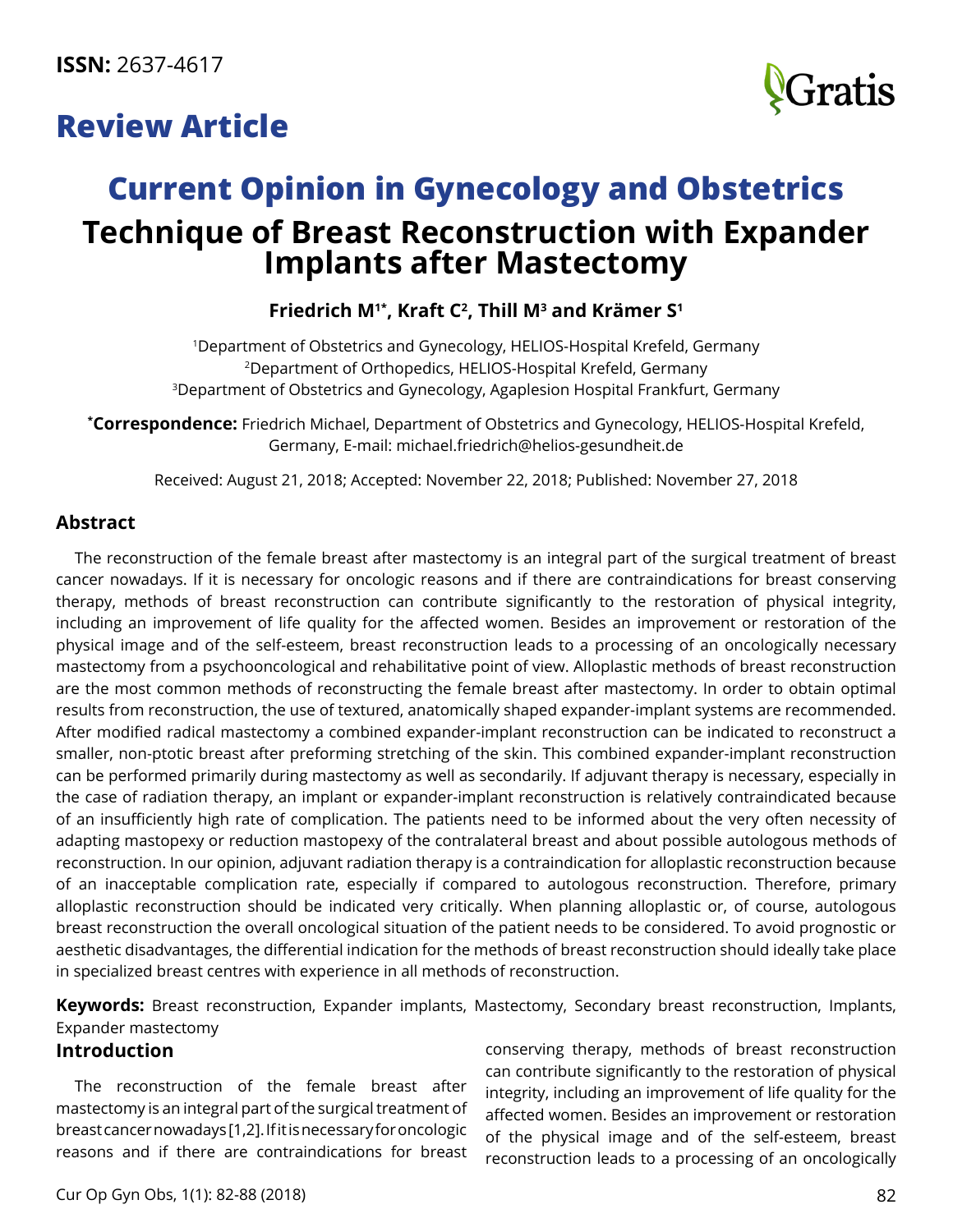necessary mastectomy from a psychooncological and rehabilitative point of view [3].

### **Development of expander and implant technology**

The era of modern breast reconstruction started in the early 60s of the last century with the introduction of silicone-filled implants. Implants of the old generation have a round shape and a smooth surface. Smooth implants tend to have an increased rate of intense capsular contractions, dislocations and therefore often a bad, asymmetric overall result with a frequent need of correcting surgery such as capsulotomy, capsulectomy, change of implant, explantation surgery and autologous conversion. Furthermore, implants with a round shape are suitable only for a small breast up to 300 g without contralateral ptosis and little projection, a type of breast that is to be found in Asia mainly [4,5].

Implants of the new generation which are in use these days reflect the developments of implant technology of the last years and lead, provided that the medical indications are respected, to very good symmetric reconstructions with long term stability of the results. By texturising the surface of the implant the rate of capsular contractions and the need for correcting surgery declined significantly.

If surfacing the implant with polyurethrane leads to the same long term results cannot be finally judged yet. In conditions of thin soft tissue, the combining of polyurethrane surfacing and surrounding tissue can cause surgical difficulties in case of a necessary change of implants or it can be a contraindication for reimplanting. The filling of the implants with cohesive silicone gel in combination with an enforced coat of the implant lead to significantly higher safety of the implants. Because of their fluid consistency and instability of their form implants with sodium chloride filling can only be recommended limitedly in regard of the aesthetic overall result. The decisive progress in alloplastic breast reconstruction is based on the development and introduction of anatomically shaped implants. This shape of implants facilitates the reconstruction of a natural, symmetrical breast as it is found in Europe and America [6,7].

In the 1970s Radovan introduced the expander technology in breast reconstruction [8]. Various progresses in design and technology of expanders lead to more consistent and better results in expansion and therefore made alloplastic breast reconstruction more predictable and safer [9]. Texturising of the surface of the expanders simplifies the process of expansion, leads to less capsular contractures (especially in combination with textured implants), dislocation and deformation of the chest wall. The introduction of anatomically shaped expanders enables the expansion of the lower breast pole, which is preferred in most cases, in order to prepare a symmetrical reconstruction. By integrating a valve directly in to the expander the placement of a distant port for filling is unnecessary and increases the comfort for patients and doctors during the expansion phase.

According to our experience, the best results of alloplastic breast reconstruction are achieved by the use of anatomically shaped, textured implants filled with cohesive gel and, in case of need of tissue expansion, in combination with anatomically shaped, textured expanders (Figure 1) [2,10].



**Figure 1:** Expander reconstruction

The preoperative marking of the subpectoral expander-implant loge is performed on the chest wall and can be supported by so-called "templates". The lower line of the loge should not be more than 1 cm below the inframammary crease. The submuscular, in the caudolateral area subcutaneous loge should have the same extent as the chosen expander and should correspond to the basis and height of the contralateral breast.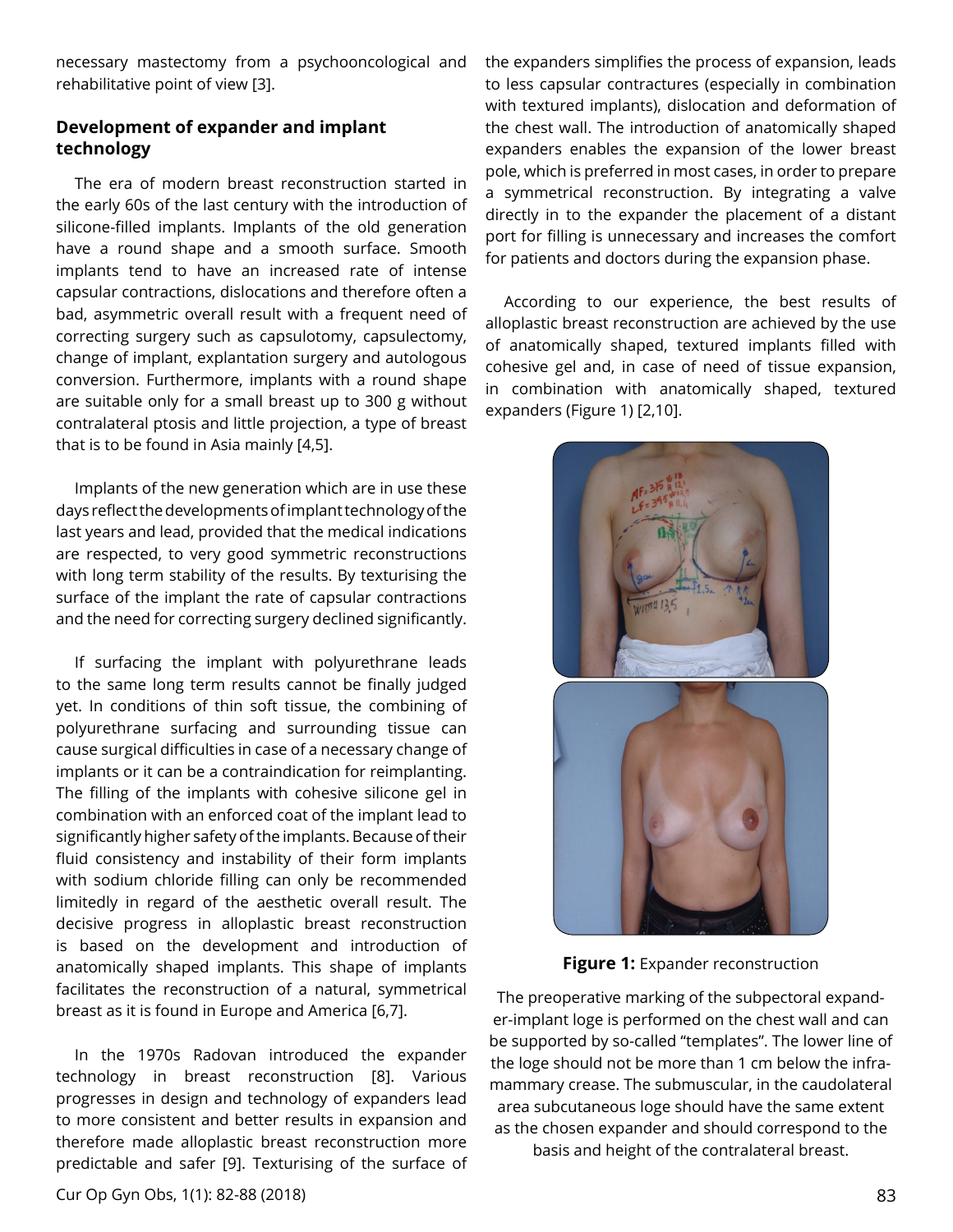#### **Basics of alloplastic breast reconstruction**

In order to achieve optimal cosmetic results of alloplastic breast reconstruction, these anatomic conditions need to be respected [11,12]:

- 1. Conservation of the inframammary crease
- 2. Integrity of the major pectoral muscle
- 3. Quality and tautness of the skin

The conservation of the inframammary crease during mastectomy is safe from an oncologic point of view, as only very rarely is there breast parenchyma to be found distal to the inframammary crease. The inframammary crease is formed by fusion of the superficial and the mammary fascia. Its contour is defined by the distribution of fine fibrous retinaculae which connect the dermal as well as the musculofascial layers to a superficial fascia. The mammary fascia represents the natural cover of the mammary gland. The loss of this structural network at the time of mastectomy will lead to an inferior cosmetic result.

Small lesions of the major pectoral muscle present no problem for an alloplastic breast reconstruction. However, larger dehiscences within the muscle should be provided with absorbable sutures. Alloplastic breast reconstruction is planned geometrically according to three parameters: width of the breast (basis of the breast), height of the breast and projection. The width and the height are defined by the measurements of the contralateral breast. They are then plotted on the side of the chest wall that is to be reconstructed precisely to where the planned localization of the expander is.

The projection of the breast can to some extent be predicted by the dimensions of the expander. Depending on the final volume, a permanent anatomic implant with corresponding width, height and projection can be chosen [13].

#### **Indications for alloplastic breast reconstruction**

**Relative contraindications:** Because of a higher overall complication rate in primary expanderimplant reconstruction, secondary expander-implant reconstruction should be preferred if alloplastic reconstruction is indicated. For reconstruction of a smaller, non-ptotic breast after mastectomy without radiation of the chest wall secondary expander-implant reconstruction is suitable to achieve a good cosmetic result, provided that a subtle planning and surgical technique is considered [14-16].

Secondary combined expander-implant reconstruction is the most commonly used method of reconstruction of the female breast after mastectomy these days. If performed with the most modern expander and implant technologies this method has various advantages [17]:

- 1. It is a relatively simple and safe surgical technique which is easy to be taught, understood and standardized, and thus also suitable for less highly specialized centers.
- 2. Only tissue of identical texture, colour and sensitivity is used for breast reconstruction.
- 3. As compared to autologue reconstruction with distant flaps there is no morbidity in the area of extraction.
- 4. Only a small incision with consequently little scarring is necessary.
- 5. The operation time is significantly reduced as compared to autologue reconstruction. The time of postoperative reconvalescence is short.

Generally speaking, a small, not ptotic contralateral breast is suitable for alloplastic breast reconstruction after mastectomy. Patients need to be informed that, in order to adjust symmetry or shape, mastopexy or reduction mastopexy might be necessary. The risk of a secondary, adapting reduction mastopexy increases with size and ptosis of the contralateral breast.

Macromasty and extreme ptosis of the contralateral breast are relative contradindications for a reconstruction with expander- implant. The most important relative contraindication, however, is radiotherapy of the chest wall [18-21]. Since the indication for radiation of the chest wall has been extended in the last years, and primarily depends on histopathologic parameters (tumour size, lymphangiosis, lymph node metastases), the indication for primary reconstruction with implant or expanderimplant has to be very restricted and well-considered. After radiation therapy, fibrosis and interactions with the blood circulation of the skin increase the rate of complications in alloplastic reconstructions such as capsular contractures, necrosis or deficient aesthetic results. The eschewal of expander reconstruction is very often possible in skin-sparing mastectomy (SSM). Especially in cases of extended ductal carcinoma in situ, SSM is an increasingly common surgical alternative to modified radical mastectomy [22].

**Information to patients:** It is very important to inform patients thoroughly about general methods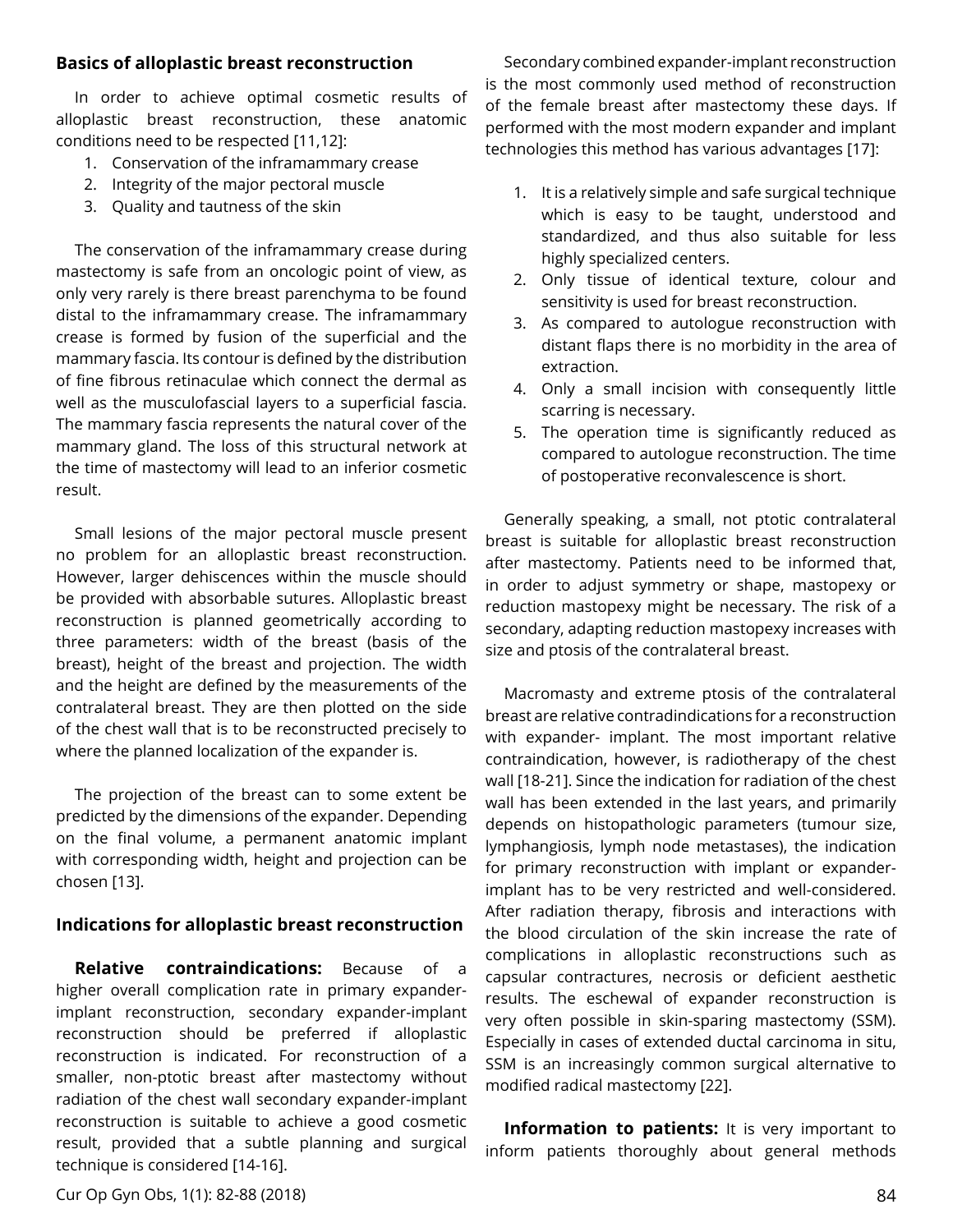of breast reconstruction. It is necessary to inform about advantages and disadvantages of alloplastic reconstruction as compared to autologous reconstruction including microsurgical techniques (deep inferior epigastric perforator = DIEP flaps). When indicating alloplastic reconstruction, the wish of the patient to be intensely informed needs to be respected. Former surgery, age and comorbidity of the patients, previous or postoperative radiation therapy, size of the breast, shape of the breast, symmetry, the personal experience of the surgeon and, last but not least, the wish of the patients are essential parameters when choosing the optimal method of breast reconstruction [1,23].

**Surgical procedure planning:** When planning the surgical procedure, the incision line and the amount of skin that needs to be removed have to be considered from an oncological as well as a plastic-reconstructive point of view, already at the time of mastectomy. The dimension of the contralateral breast, especially the basis of the breast, defines the size of the expander. The preoperative marking of the subpectoral expanderimplant loge is performed on the chest wall and can be supported by so-called "templates". The lower line of the loge should not be more than 1 cm below the inframammary crease. The submuscular, in the caudolateral area subcutaneous loge should have the same extent as the chosen expander and should correspond to the basis and height of the contralateral breast. During the preparation of the submuscular loge, a consistent dissection is performed visually in cranial, caudal and medial direction. The caudal and medial insertions of the major pectoral muscle are cut through visually, coming from the subpectoral direction (Figure 2). The expander loge in the caudolateral area of the chest wall lies subcutaneously. This is especially important for secondary expander-implant reconstruction. When implanted in the loge, the expander is filled to 50% with a sodium chloride solution. Afterwards, the wound is closed layer by layer. The closing of the major pectoral muscle is especially important in order to achieve a sufficient coverage of the expander with soft tissue (Figure 3).

The further expansion starts one week after implantation in intervals of 3 days, in steps of 50 to 100 ml. Rapid expansion is necessary to avoid early development of a capsula.

The filling volume should be at least 70-80% of the possible expander volume. After another three to six months, the expander can be replaced by a suitably planned and chosen implant. Form and size of the chosen implant determine the quality of the result of the reconstruction. The implant loge can be optimized by targeted capsulotomy. If the inframammary crease is too high, it can be lowered by caudal capsulotomy. If the inframammary crease is too low, it can be reshaped and relocated by caudal capsulotomy, ellipsoid capsulectomy and adaptation of the anterior to the posterior capsula with non-resorbable sutures. After insertion of a drain, the final anatomic implant is put in and the wound is closed in multiple layers. The positioning of the implant over the first two postoperative weeks is ensured by a special tape bandage [24,25].









**Figure 2:** Expander reconstruction**.** 

During the preparation of the submuscular loge, a consistent dissection is performed visually in cranial, caudal and medial direction. The caudal and medial insertions of the Pectoralis major muscle are cut through visually, coming from the subpectoral direction. The expander loge in the caudolateral area of the chest wall lies subcutaneously. This is especially important for secondary expander-implant reconstruction. When implanted in the loge, the expander is filled to 50% with a sodium chloride solution. Afterwards, the wound is closed layer by layer. The closing of the major pectoral muscle is especially important in order to achieve a sufficient coverage of the expander with soft tissue.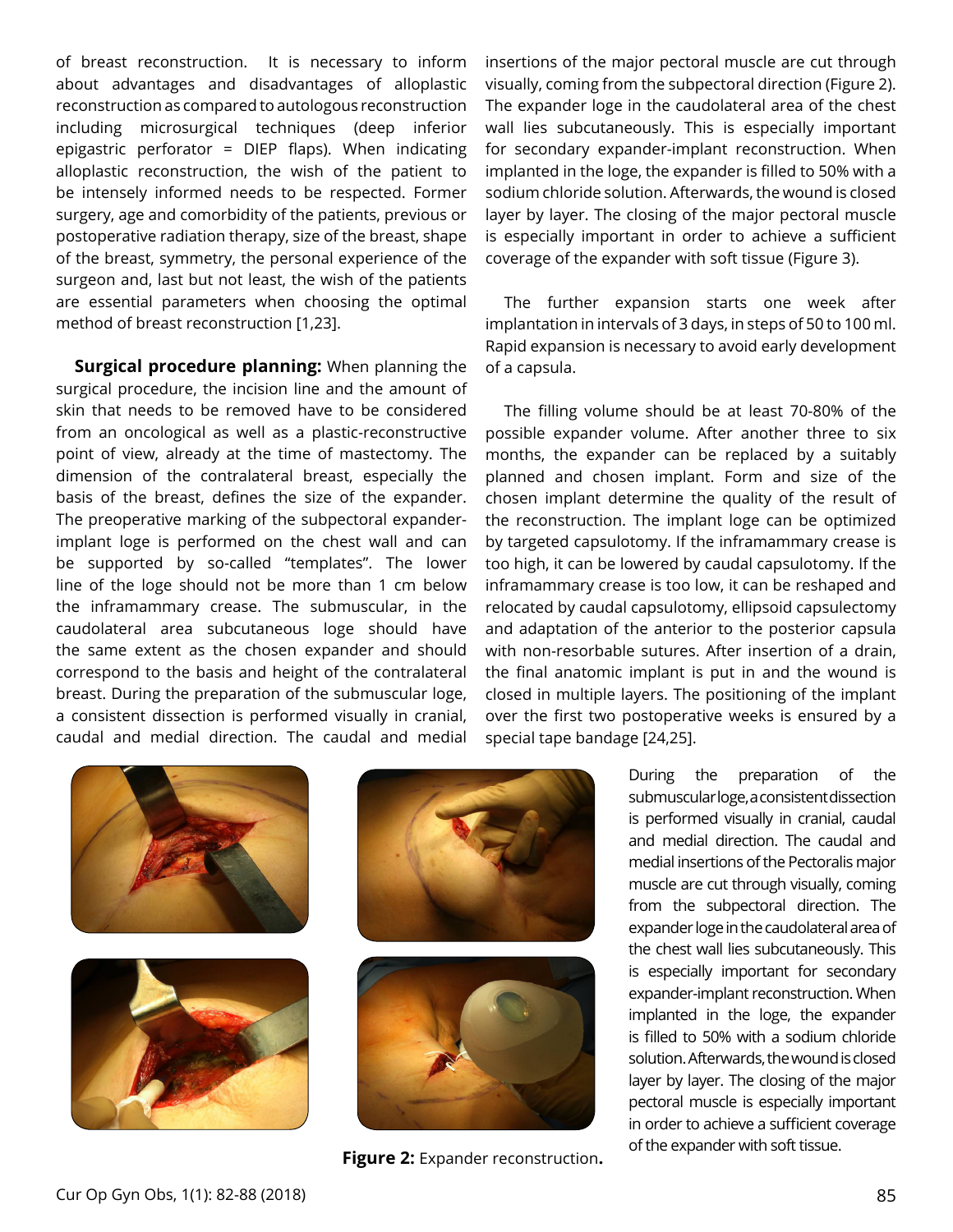

**Figure 3: Expander reconstruction.** 

This figure demonstrates the postoperative result of a secondary two stage reconstruction with a very nice shape of the reconstructed breast**.** 

### **Complications**

The incidence of local complications is lower in primary implant and secondary expander-implant reconstruction than in autologous secondary reconstructions if the medical indications are respected [26,27]. Early complications include haematoma, necrosis of the skin, infections and pain. Adjuvant treatments including chemotherapy and radiation therapy can cause delayed wound healing. Delayed complications are infection, implant extrusion and capsular contracture. Generally speaking, complications are more common after immediate reconstruction than after secondary reconstruction. This can be explained by the application of adjuvant therapies at the time of immediate reconstruction. Chemotherapy affects the immune system, and therefore influences processes of regeneration and wound healing. Radiation therapy deteriorates the capacity of skin stretching and leads to excessive fibrosis. Furthermore, it reduces oxygenation of the tissue, which leads to excessive capsular reactions. Persistent infections often lead to removal of the implants. In this case, further reconstructive procedures can only be performed after the final healing of the infections [28].

## **Conclusions**

Alloplastic methods of breast reconstruction are the most common methods of reconstructing the female breast after mastectomy. In order to obtain optimal results from reconstruction, the use of textured, anatomically shaped expander-implant systems are recommended. After modified radical mastectomy a combined expander-implant reconstruction can be indicated to reconstruct a smaller, non-ptotic breast after preforming stretching of the skin. This combined expander-implant reconstruction can be performed primarily during mastectomy as well as secondarily. If adjuvant therapy is necessary, especially in the case of radiation therapy, an implant or expander-implant reconstruction is relatively contraindicated because of an insufficiently high rate of complication. The patients need to be informed about the very often necessity of adapting mastopexy or reduction mastopexy of the contralateral breast and about possible autologous methods of reconstruction. In our opinion, adjuvant radiation therapy is a contraindication for alloplastic reconstruction because of an inacceptable complication rate, especially if compared to autologous reconstruction. Therefore, primary alloplastic reconstruction should be indicated very critically. When planning alloplastic or, of course, autologous breast reconstruction the overall oncological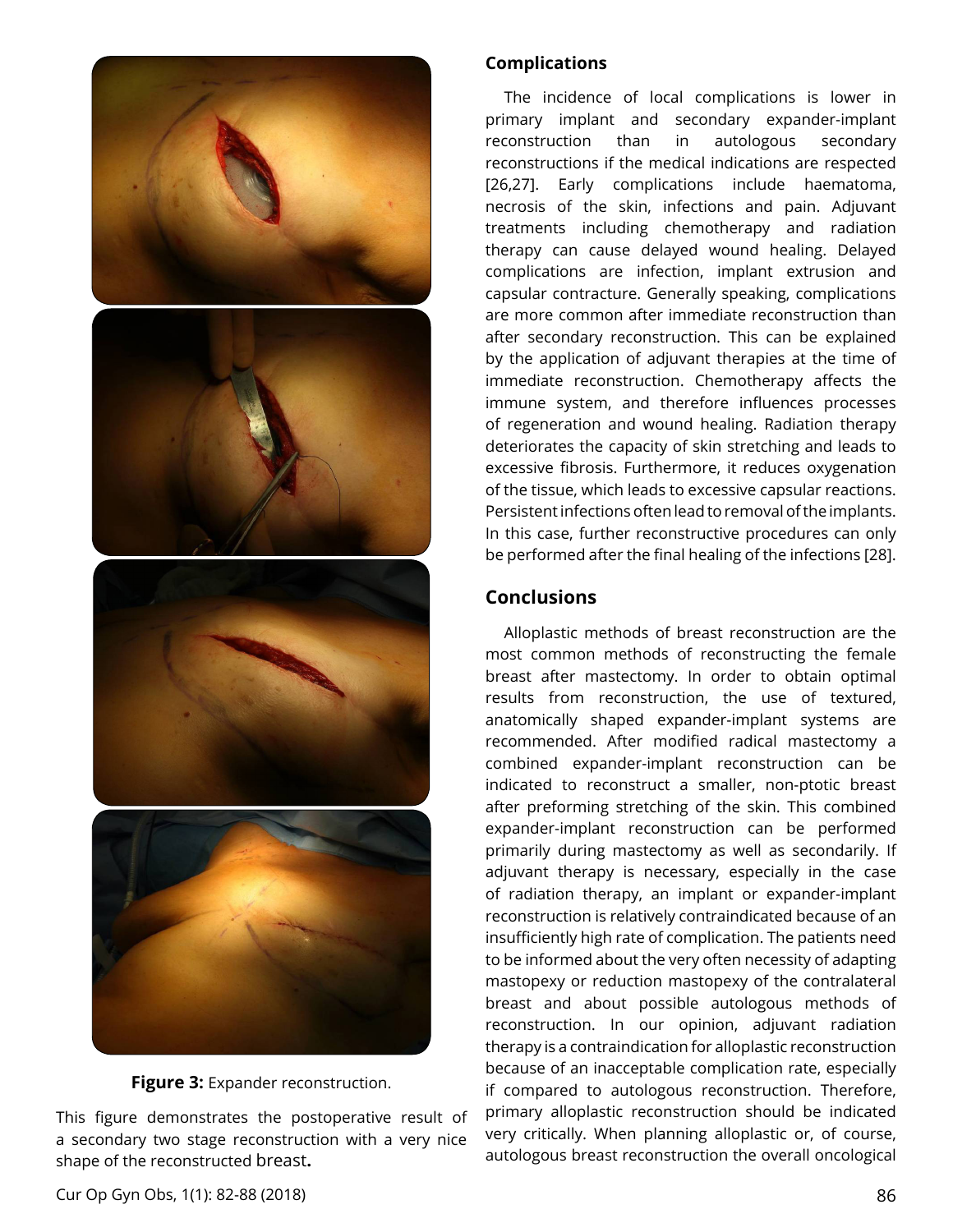situation of the patient needs to be considered. To avoid prognostic or aesthetic disadvantages, the differential indication for the methods of breast reconstruction should ideally take place in specialized breast centres with experience in all methods of reconstruction.

## **References**

- 1. Krämer S, Darsow M, Kümmel S, Kimmig R, Rezai M. Breast conserving treatment of breast cancer oncological and reconstructive aspects. *Gynakol Geburtshilfliche Rundsch*. 2008;48(2):56-62. doi: <https://doi.org/10.1159/000118932>
- 2. Rezai M, Darsow M, Kümmel S, Krämer S. Autologous and alloplastic breast reconstruction  $\Box$  overview of techniques, indications and results. *Gynakol Geburtshilfliche Rundsch*. 2008;48(2):68-75. doi: <https://doi.org/10.1159/000118934>
- 3. Franchelli S, Leone MS, Berrino P, et al. Psychological evaluation of patients undergoing breast reconstruction using two different methods: autologous tissues versus prostheses. *Plast Reconstr Surg*. 1995;95(7):1213-1218. doi: [https://doi.](https://doi.org/10.1097/00006534-199506000-00011) [org/10.1097/00006534-199506000-00011](https://doi.org/10.1097/00006534-199506000-00011)
- 4. Gabriel SE, O'Fallon WM, Kurland LT, Beard CM, Woods JE, Melton LJ. Risk of connective tissue diseases and other disorders after breast implantation. *N Engl J Med*. 1994;330(24):1697-1702. doi: [https://doi.](https://doi.org/10.1056/NEJM199406163302401) [org/10.1056/NEJM199406163302401](https://doi.org/10.1056/NEJM199406163302401)
- 5. Jarrett JR, Cutler RG, Teal DF. Subcutaneous mastectomy in small, large, or ptotic breasts with immediate submuscular placement of implants. *Plast Reconstr Surg*. 1978;62(5):702-705. doi: [https://doi.](https://doi.org/10.1097/00006534-197811000-00006) [org/10.1097/00006534-197811000-00006](https://doi.org/10.1097/00006534-197811000-00006)
- 6. Barone FE, Perry L, Keller T, Maxwell GP. The biomechanical and histopathologic effects of surface texturing with silicone and polyurethane in tissue implantation and expansion. *Plast Reconstr Surg*. 1992;90(1):77-86. doi: [https://doi.](https://doi.org/10.1097/00006534-199207000-00012) [org/10.1097/00006534-199207000-00012](https://doi.org/10.1097/00006534-199207000-00012)
- 7. Hakelius L, Ohlsén L. A clinical comparison of the tendency to capsular contracture between smooth and textured gel-filled silicone mammary implants. *Plast Reconstr Surg*. 1992;90(2):247-254. doi: [https://](https://doi.org/10.1097/00006534-199290020-00012) [doi.org/10.1097/00006534-199290020-00012](https://doi.org/10.1097/00006534-199290020-00012)
- 8. Radovan C. Breast reconstruction after mastectomy using the temporary expander. *Plast Reconstr Surg*. 1982;70:153. doi: [https://doi.org/10.1097/00006534-](https://doi.org/10.1097/00006534-198202000-00001) [198202000-00001](https://doi.org/10.1097/00006534-198202000-00001)
- 9. Becker H. Breast augmentation using the

expander mammary prosthesis. *Plast Reconstr Surg*. 1987;79(2):192-199. doi: [https://doi.](https://doi.org/10.1097/00006534-198702000-00007) [org/10.1097/00006534-198702000-00007](https://doi.org/10.1097/00006534-198702000-00007)

- 10. Maxwell GP, Falcone PA. Eighty-four consecutive breast reconstruction using a textured silicone tissue expander. *Plast Reconstr Surg*. 1992;89(6):1022-1034. doi: [https://doi.org/10.1097/00006534-199206000-](https://doi.org/10.1097/00006534-199206000-00003) [00003](https://doi.org/10.1097/00006534-199206000-00003)
- 11. Maillard GF, Garey LJ. An improved techniquefor immediate retropectoral reconstruction after subcutaneous mastectomy. *Plast Reconstr Surg*. 1987;80(3):396-408. doi: [https://doi.](https://doi.org/10.1097/00006534-198709000-00010) [org/10.1097/00006534-198709000-00010](https://doi.org/10.1097/00006534-198709000-00010)
- 12. van Straalen WR, Hage JJ, Bloemena E. The inframammary ligament: myth or reality? *Ann Plast Surg*. 1995;35(3):237-241. doi: [https://doi.](https://doi.org/10.1097/00000637-199509000-00003) [org/10.1097/00000637-199509000-00003](https://doi.org/10.1097/00000637-199509000-00003)
- 13. Georgiade GS, Riefkohl R, Cox E, et al. Long term clinical outcome of immediate reconstruction after mastectomy. *Plast Reconstr Surg*. 1985;76(3):415-420. doi: [https://doi.org/10.1097/00006534-198509000-](https://doi.org/10.1097/00006534-198509000-00014) [00014](https://doi.org/10.1097/00006534-198509000-00014)
- 14. Maxwell GP, Falcone PA, Beasley ME. Eightyfour consecutive breast reconstructions using a textured silicone tissue expander. *Plast Reconstr Surg*. 1992;89(6):1035-1036. doi: [https://doi.](https://doi.org/10.1097/00006534-199206000-00004) [org/10.1097/00006534-199206000-00004](https://doi.org/10.1097/00006534-199206000-00004)
- 15. Pollock H. Breast capsular contracture: a retrospective study of textured versus smooth silicone implants. *Plast Surg Forum*. 1991;14:250. doi: [https://doi.](https://doi.org/10.1097/00006534-199303000-00002) [org/10.1097/00006534-199303000-00002](https://doi.org/10.1097/00006534-199303000-00002)
- 16. Spear SL, Spittler CJ. Breast reconstruction with implants and expanders. *Plast Reconstr Surg*. 2001;107(1):177-187. doi: [https://doi.](https://doi.org/10.1097/00006534-200101000-00029) [org/10.1097/00006534-200101000-00029](https://doi.org/10.1097/00006534-200101000-00029)
- 17. Beasley M. Two stage expander/implant reconstruction: delayed reconstruction. In: Spear S.L. (ed). Surgery of the breast: Principles and art.  $1^{st}$  ed. Lippincott- Raven, Philadelphia; 1998.
- 18. Chawla AK, Kachnic LA, Taghian AG, Niemierko A, Zapton DT, Powell SN. Radiotherapy and breast reconstruction: complications and cosmesis with TRAM versus tissue expander/implant. *Int J Radiat Oncol Biol Phys*. 2002;54(2):520-526. doi: [https://doi.](https://doi.org/10.1016/S0360-3016(02)02951-6) [org/10.1016/S0360-3016\(02\)02951-6](https://doi.org/10.1016/S0360-3016(02)02951-6)
- 19. Rosato RM, Dowden RV. Radiation therapy as a cause of capsular contracture. *Ann Plast Surg*. 1994;32(4):342- 345. doi: [https://doi.org/10.1097/00000637-](https://doi.org/10.1097/00000637-199404000-00002) [199404000-00002](https://doi.org/10.1097/00000637-199404000-00002)

Cur Op Gyn Obs, 1(1): 82-88 (2018) 87